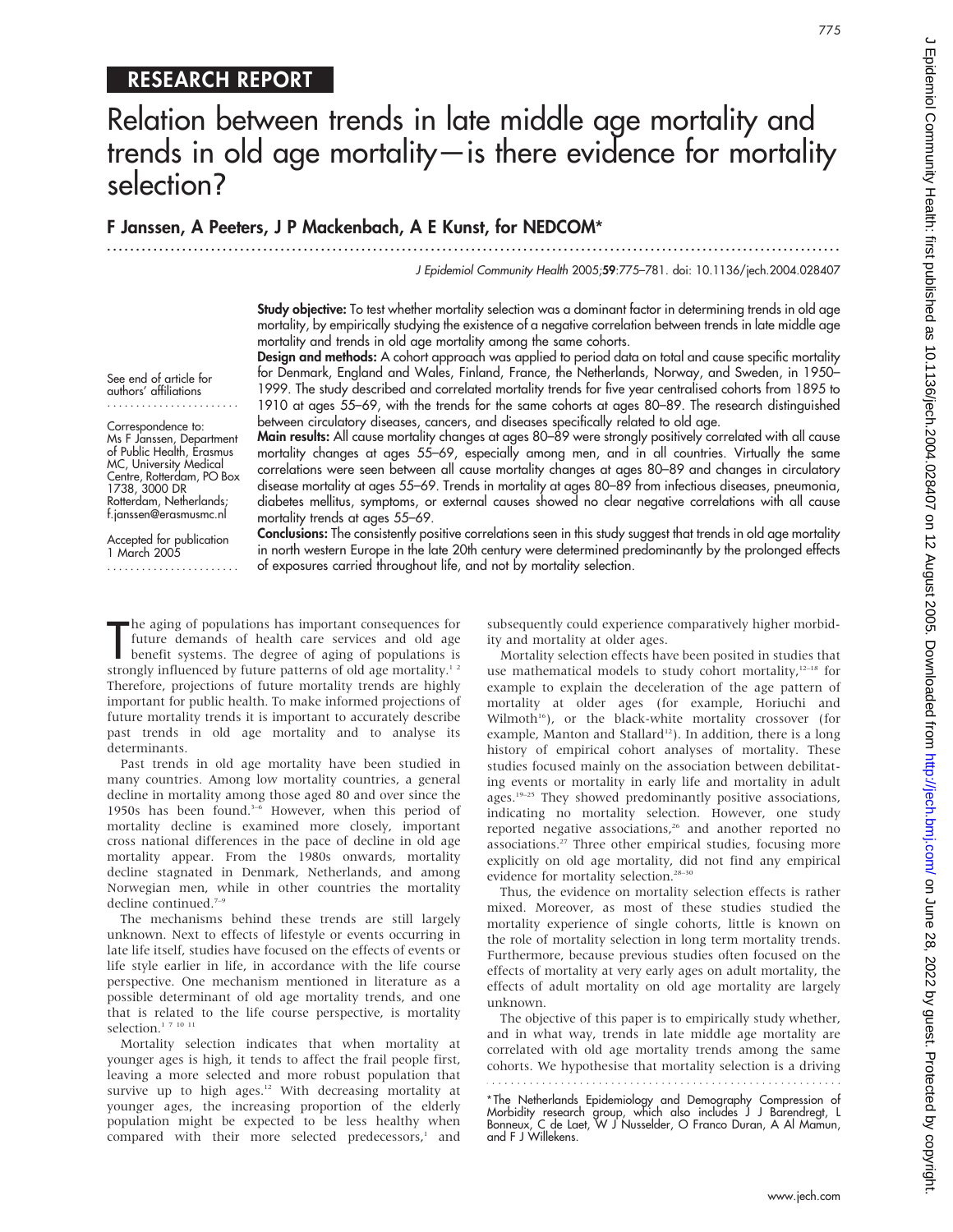

Figure 1 The mixed cohort approach applied to period data from 1950 to 1999, for the ages 50 to 100.

factor in old age mortality trends in seven north western European countries from 1950 to 1999. Consequently, we expect inverse correlations.

To test this hypothesis, we use data on all cause mortality and mortality data for causes of death that are especially susceptible to mortality selection—that is, circulatory diseases at late middle age and diseases specifically related to old age. Mortality declines in circulatory diseases (predominantly ischaemic heart disease) have been shown to lead to increased prevalence of chronic heart diseases at older ages,<sup>31</sup> with subsequently higher mortality risks of related diseases.<sup>32</sup> With respect to diseases specifically related to old age, recent mortality increases were observed.9 These increases could possibly result from an increasing proportion of frailer people at higher ages, due to decreased selection, because of mortality declines at younger ages.

In this study, we assess whether trends in old age mortality (ages 80–89) among subsequent birth cohorts are inversely correlated with mortality trends at late middle age (ages 55– 69) for the same cohorts, and whether different correlations are seen for (a) trends in circulatory diseases mortality at late middle age, and (b) mortality trends from diseases specifically related to old age.

### **METHODS**

For this analysis, data on all cause mortality, cause specific mortality, and population numbers, by five year age groups and sex, were obtained from national statistical offices and related institutes, for Denmark, England and Wales, Finland, France, the Netherlands, Norway, and Sweden, for the years 1950 to 1999.

In addition to all cause mortality, we included three main groups of causes of death in our analysis: all circulatory diseases, all cancers, and the remaining causes of death. Within all circulatory diseases we distinguished between ischaemic heart diseases and cerebrovascular diseases. Within the remaining causes of death, we focused on diseases specifically related to old age—that is, infectious diseases, pneumonia, diabetes mellitus, dementia, and symptoms. See Janssen et al for the three digit codes used for these causes of death in the different revisions of the International Classification of Diseases (ICD) from the World Health Organisation.<sup>33</sup> For ischaemic heart diseases we included the numbers of deaths for code 422.1 under ICD-6/7.

The use of three digit codes can still generate mortality discontinuities because of ICD revisions or incidental coding changes, such as the ones in England and Wales between 1984 and 1992, and in Sweden after 1980.<sup>33</sup> We identified and adjusted for these coding related mortality discontinuities in our analysis. Adjustment involved the recalculation of the number of cause specific deaths by means of sex and cause specific transition coefficients. These transition coefficients are the parameter estimates of variables associated with a coding change (for example, ICD-8toICD-9), and obtained through sex specific regression models. In these regression models, cause specific mortality was the dependent variable and age, year of death, and variables associated with a coding change were independent variables. To obtain the sex and cause specific transition coefficients to recalculate cause specific deaths for those aged 55–69 and those aged 80–89, the regression model was applied to cause specific mortality among those aged 60 and over, and those aged 80 and over, respectively. For those aged 55–69, recalculation was applied to ischaemic heart diseases in the Netherlands and Sweden, and cerebrovascular diseases in Finland. For those aged 80– 89, deaths from all selected causes, except all circulatory diseases and infectious diseases, were adjusted for coding changes.

| Country                  |         |         | Mortality rate ( $\times$ 10000) by centralised birth cohort | Relative change in mortality rate between subsequent<br>centralised birth cohorts (%) |           |           |           |
|--------------------------|---------|---------|--------------------------------------------------------------|---------------------------------------------------------------------------------------|-----------|-----------|-----------|
|                          | 1895    | 1900    | 1905                                                         | 1910                                                                                  | 1895-1900 | 1900-1905 | 1905-1910 |
| Aged 55-69               |         |         |                                                              |                                                                                       |           |           |           |
| Denmark                  | 212.46  | 225.84  | 229.71                                                       | 224.01                                                                                | 6.29      | 1.71      | $-2.48$   |
| <b>England and Wales</b> | 298.60  | 297.38  | 285.20                                                       | 267.64                                                                                | $-0.41$   | $-4.10$   | $-6.16$   |
| Finland                  | 345.14  | 342.36  | 335.37                                                       | 320.07                                                                                | $-0.80$   | $-2.04$   | $-4.56$   |
| France                   | 279.41  | 282.70  | 270.58                                                       | 250.08                                                                                | 1.18      | $-4.29$   | $-7.58$   |
| <b>Netherlands</b>       | 203.58  | 217.06  | 229.24                                                       | 229.41                                                                                | 6.62      | 5.61      | 0.07      |
| Norway                   | 192.22  | 207.20  | 208.91                                                       | 204.28                                                                                | 7.79      | 0.82      | $-2.21$   |
| Sweden                   | 198.89  | 198.23  | 195.77                                                       | 192.72                                                                                | $-0.33$   | $-1.24$   | $-1.56$   |
| Aged 80-89               |         |         |                                                              |                                                                                       |           |           |           |
| Denmark                  | 1508.78 | 1485.48 | 1497.17                                                      | 1476.78                                                                               | $-1.54$   | 0.79      | $-1.36$   |
| <b>England and Wales</b> | 1725.58 | 1622.06 | 1511.90                                                      | 1427.60                                                                               | $-6.00$   | $-6.79$   | $-5.58$   |
| Finland                  | 1670.92 | 1638.10 | 1582.05                                                      | 1508.16                                                                               | $-1.96$   | $-3.42$   | $-4.67$   |
| France                   | 1595.21 | 1498.76 | 1356.52                                                      | 1258.63                                                                               | $-6.05$   | $-9.49$   | $-7.22$   |
| <b>Netherlands</b>       | 1497.12 | 1494.98 | 1520.32                                                      | 1498.09                                                                               | $-0.14$   | 1.70      | $-1.46$   |
| Norway                   | 1479.93 | 1473.07 | 1477.12                                                      | 1446.20                                                                               | $-0.46$   | 0.28      | $-2.09$   |
| Sweden                   | 1556.02 | 1506.78 | 1442.75                                                      | 1375.34                                                                               | $-3.16$   | $-4.25$   | $-4.67$   |

Table 1 (A) All cause mortality levels and trends, men aged 55–69 and 80–89, centralised birth cohorts 1895–1910, by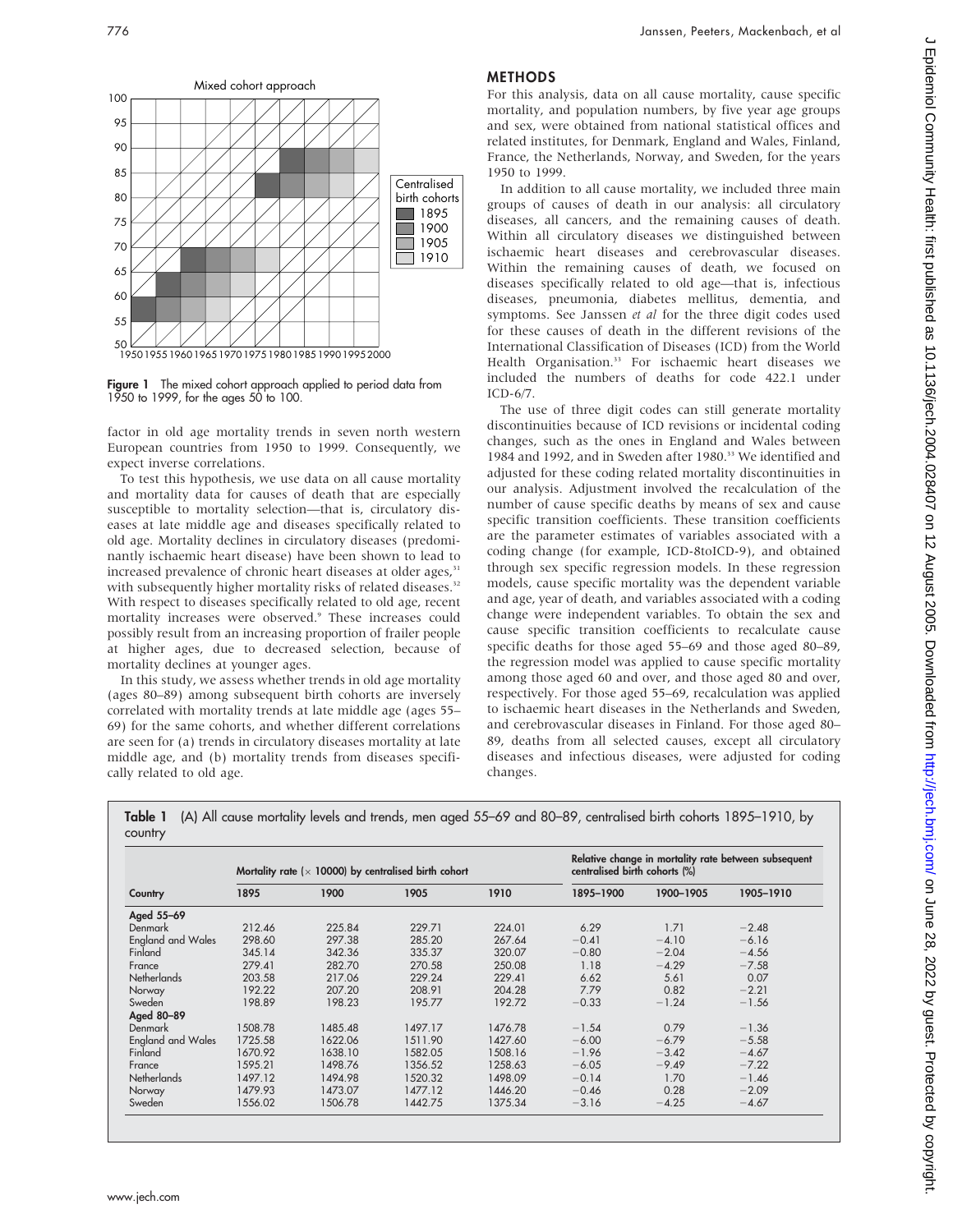| Country                  |         |         | Mortality rate ( $\times$ 10000) by centralised birth cohort | Relative change in mortality rate between subsequent<br>centralised birth cohorts (%) |           |           |           |
|--------------------------|---------|---------|--------------------------------------------------------------|---------------------------------------------------------------------------------------|-----------|-----------|-----------|
|                          | 1895    | 1900    | 1905                                                         | 1910                                                                                  | 1895-1900 | 1900-1905 | 1905-1910 |
| Aged 55-69               |         |         |                                                              |                                                                                       |           |           |           |
| <b>Denmark</b>           | 143.52  | 134.82  | 124.80                                                       | 118.72                                                                                | $-6.06$   | $-7.43$   | $-4.88$   |
| <b>England and Wales</b> | 152.94  | 144.10  | 136.86                                                       | 132.50                                                                                | $-5.78$   | $-5.02$   | $-3.19$   |
| Finland                  | 175.06  | 166.49  | 146.57                                                       | 128.21                                                                                | $-4.90$   | $-11.96$  | $-12.53$  |
| France                   | 144.73  | 131.19  | 119.31                                                       | 106.29                                                                                | $-9.35$   | $-9.05$   | $-10.91$  |
| <b>Netherlands</b>       | 129.23  | 118.69  | 111.83                                                       | 102.14                                                                                | $-8.16$   | $-5.78$   | $-8.67$   |
| Norway                   | 121.47  | 114.11  | 106.87                                                       | 98.75                                                                                 | $-6.06$   | $-6.35$   | $-7.60$   |
| Sweden                   | 134.22  | 120.12  | 109.01                                                       | 100.25                                                                                | $-10.50$  | $-9.25$   | $-8.03$   |
| Aged 80-89               |         |         |                                                              |                                                                                       |           |           |           |
| Denmark                  | 1098.45 | 1064.71 | 1037.78                                                      | 1003.58                                                                               | $-3.07$   | $-2.53$   | $-3.30$   |
| <b>England and Wales</b> | 1218.97 | 1104.13 | 1010.94                                                      | 981.43                                                                                | $-9.42$   | $-8.44$   | $-2.92$   |
| Finland                  | 1263.72 | 1213.57 | 1183.91                                                      | 1095.07                                                                               | $-3.97$   | $-2.44$   | $-7.50$   |
| France                   | 1146.66 | 1039.61 | 919.98                                                       | 837.24                                                                                | $-9.34$   | $-11.51$  | $-8.99$   |
| <b>Netherlands</b>       | 1076.92 | 1017.34 | 1003.29                                                      | 982.93                                                                                | $-5.53$   | $-1.38$   | $-2.03$   |
| Norway                   | 1119.08 | 1065.37 | 1033.13                                                      | 982.27                                                                                | $-4.80$   | $-3.03$   | $-4.92$   |
| Sweden                   | 1131.19 | 1059.75 | 982.29                                                       | 931.49                                                                                | $-6.32$   | $-7.31$   | $-5.17$   |

We aggregated the mortality and population data into five year periods, and calculated five year age specific mortality rates by dividing the mortality data by the mid-year population estimates. To these period data, we applied a "mixed cohort approach", by using as the unit of observation centralised birth cohorts. In this approach, the data are combined by five year period and five year age group, and centred around the cohort calculated by subtracting the age group from the period (see fig 1). We were able to study four different centralised birth cohorts (those born around 1895, 1900, 1905, and 1910) to fulfil our aim of correlating mortality among those aged 55–69, with mortality among those aged 80–89 using the available data (1950–1999).

Cohort mortality rates for ages 55–69 and ages 80–89 were obtained by taking for each separate centralised cohort the unweighted average of the age specific rates over the three or two five year age groups, respectively. Relative changes in these cohort mortality rates were calculated by relating the mortality rate of a given centralised cohort to the mortality rate of the preceding centralised cohort.

As a first exploration of the mortality selection mechanism, we correlated all cause mortality levels between those aged 55–69 and those aged 80–89. Our main analysis, however, consisted of the correlation of relative cohort mortality changes between the late middle aged and the elderly

population. For all cause mortality, we correlated absolute cohort mortality changes as well. Whereas absolute mortality changes more accurately express the importance of the mortality changes at younger ages, and the effect that they can have on trends in mortality at older ages, relative mortality changes can be more readily compared between countries.

The correlations were calculated across the seven countries, two sexes, and (changes in the) four centralised cohorts. In addition, correlations were calculated separately for men and women, each (change in) centralised cohort, and each country. The correlations of the mortality levels were stratified by sex.

In an additional analysis, we correlated the relative changes in all cause mortality trends—that is, the deceleration or acceleration of mortality trends in both late middle age and old age. We did so to find out if mortality at late middle age and old age is not only related in terms of the direction of mortality changes (is an increase in the one associated with a decrease in the other?) but also in terms of the pace of the mortality change (is an acceleration of the one associated with a deceleration in the other?). This additional analysis was conducted as an attempt to explain the deceleration of old age mortality decline that was seen in Denmark, the Netherlands, and among Norwegian men.<sup>9</sup>

|                               | Correlation of mortality levels |      |          |      |          |      |  |  |
|-------------------------------|---------------------------------|------|----------|------|----------|------|--|--|
| Stratified by:                | Total                           | (N)  | Men      | (N)  | Women    | (N)  |  |  |
| All                           | $0.90**$                        | (56) | $0.52**$ | (28) | $0.83**$ | (28) |  |  |
| Centralised birth cohort 1895 | $0.91**$                        | (14) | $0.88**$ | (7)  | $0.87*$  | (7)  |  |  |
| Centralised birth cohort 1900 | $0.93**$                        | (14) | $0.85*$  | (7)  | $0.89**$ | (7)  |  |  |
| Centralised birth cohort 1905 | $0.90**$                        | (14) | 0.40     | (7)  | 0.65     | (7)  |  |  |
| Centralised birth cohort 1910 | $0.90**$                        | (14) | 0.22     | (7)  | 0.52     | (7)  |  |  |
| Denmark                       | $0.99**$                        | (8)  |          | (4)  |          | (4)  |  |  |
| <b>England and Wales</b>      | $0.96**$                        | (8)  |          | (4)  |          | (4)  |  |  |
| Finland                       | $0.99**$                        | (8)  |          | (4)  |          | (4)  |  |  |
| France                        | $0.94**$                        | (8)  |          | (4)  |          | (4)  |  |  |
| <b>Netherlands</b>            | $0.99**$                        | (8)  |          | (4)  |          | (4)  |  |  |
| Norway                        | $0.99**$                        | (8)  |          | (4)  |          | (4)  |  |  |
| Sweden                        | $0.99**$                        | (8)  |          | (4)  |          | (4)  |  |  |

Table 2 Correlation of all cause mortality levels at ages 55–69 with all cause mortality levels at ages 80–89, for men and women born to the centralised birth cohorts 1895–

\*Correlation is significant at the 0.05 level (two tailed); \*\*correlation is significant at the 0.01 level (two tailed); too few observations.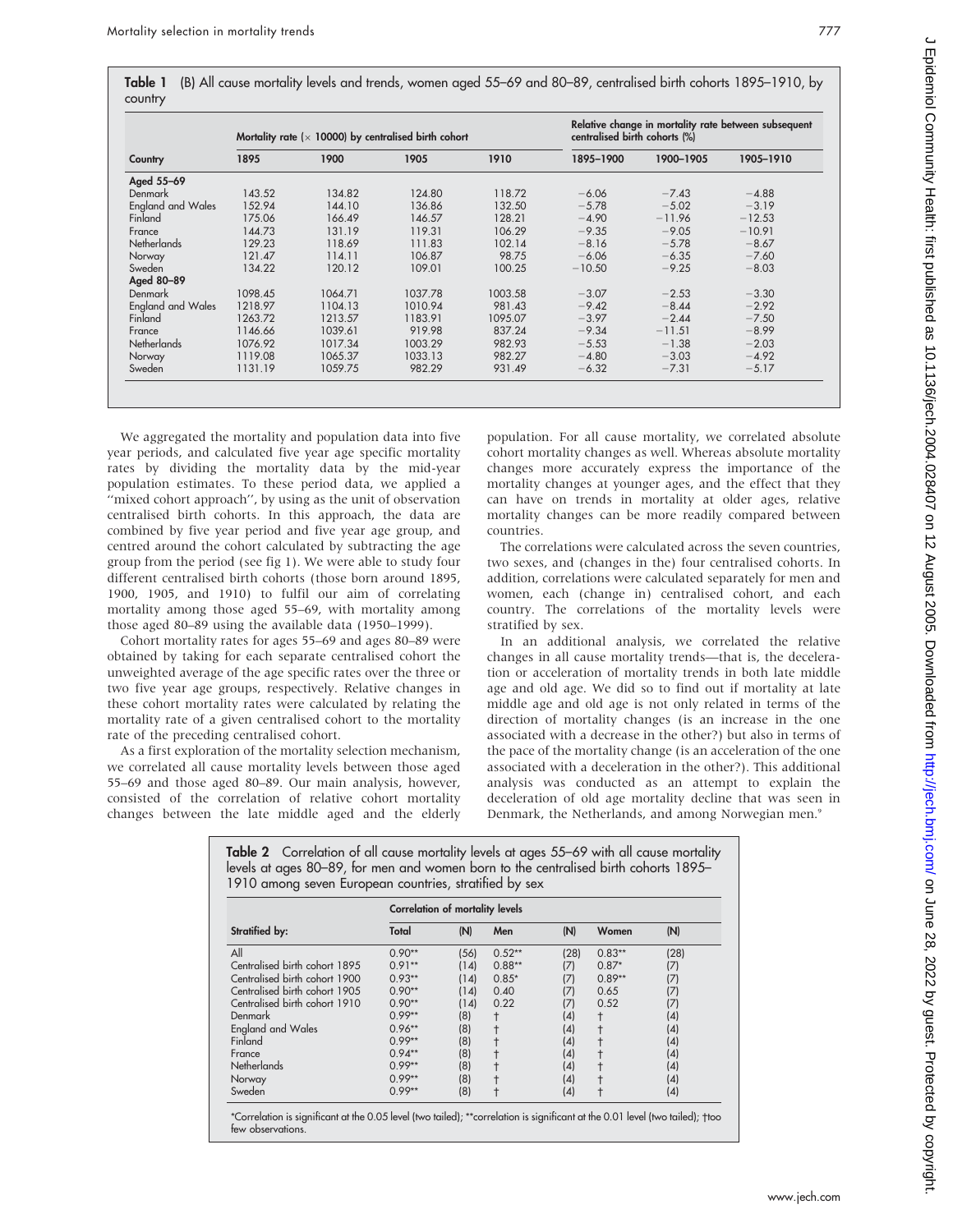

Figure 2 Scatter plot of the correlation of relative changes in all cause mortality at ages 55–69 and at ages 80–89, for men and women born to the centralised cohorts 1895-1910 among seven European countries. DK, Denmark; EW, England and Wales; FN, Finland; F, France; NL, the Netherlands; NO, Norway; S, Sweden. 1, cohort change 1895–1900; 2, cohort change 1900–1905; 3, cohort change 1905–1910.

To check the robustness of our results, different age groups were used when correlating all cause mortality trends—that is, ages 70–79 instead of 55–69 and ages 80–94 instead of 80–89. For the latter analysis only three instead of four centralised cohorts could be analysed.

### RESULTS

Among those aged 55–69, mortality levels were highest in Finland, England and Wales, and France (men), and lowest in Norway, Sweden, and the Netherlands (women) (table 1). Among those aged 80–89, Finland had by far the highest mortality level, and France the lowest level, especially among the more recent cohorts. Correlation between all cause mortality levels of those aged 55–69 and those aged 80–89, showed highly positive and significant correlations, among both men and women, although less so for the more recent cohorts (table 2).

All cause mortality generally declined over the five year centralised birth cohorts from 1895 to 1910 both among men and women aged 55–69 and among men and women aged 80–89 (table 1). The trends for men in Denmark, the Netherlands, and Norway were less favourable. Correlations

between both relative and absolute changes in all cause mortality at ages 55–69 with those at ages 80–89 were significant and positive (0.61 and 0.58, respectively) (table 3, fig 2). Among men, the correlation coefficients were especially high (0.7). Among women, the correlations were lower (0.3) and not statistically significant. The correlations were strongest for the Netherlands, Norway, and Sweden (men only).

Circulatory disease mortality among those aged 55–69 generally declined over subsequent centralised birth cohorts (data not shown). For men, this decline started only among later cohorts. For Dutch men, circulatory disease mortality increased. Relative changes in circulatory disease mortality at ages 55–69 correlated significantly and positively with all cause mortality changes at ages 80–89 (0.61) (table 4). For women, the positive correlation was not significant. Correlations of all cause mortality changes at ages 80–89 with trends in mortality from ischaemic heart diseases and cerebrovascular diseases at ages 55–69 were also significant and positive, but less strong (0.40 and 0.42, respectively).

All cause mortality trends at ages 55–69 correlated significantly and positively with mortality trends in circulatory diseases and cancer at ages 80–89 (0.58 and 0.69, respectively) (table 5). The positive correlation for cancer mortality was seen for both men and women, whereas for circulatory diseases only for men. All cause mortality trends at ages 55–69 did not clearly correlate with mortality trends at ages 80–89 from diseases other than circulatory diseases and cancer, nor with diseases specifically related to old age, such as infectious diseases, pneumonia, diabetes mellitus, dementia, symptoms, and external causes of death. A significant positive correlation was found only for diabetes mellitus and symptoms (among women). While a few inverse correlations were seen, especially for pneumonia, these correlations were weak, inconsistent, and non-significant.

Acceleration or deceleration of mortality trends among those aged 80–89 was positively correlated with the pace of mortality change among those aged 55–69, although correlations were weak (0.27) and non-significant.

Trends in all cause mortality at ages 70–79 (instead of 55– 69) correlated significantly and highly positive with trends in all cause mortality at ages 80–89 (0.69). The correlation of all cause mortality changes at ages 55–69 with those at ages 80– 94 (instead of 80–89) was significant and positive (0.59) as well.

Table 3 Correlation of relative and absolute cohort changes in all cause mortality at ages 55–69 with relative and absolute cohort changes in all cause mortality at ages 80–89, for men and women born to the centralised birth cohorts 1895–1910 among seven European countries

|                             |    | Correlation of mortality changes |                 |  |  |  |
|-----------------------------|----|----------------------------------|-----------------|--|--|--|
| Stratified by:              | N  | <b>Relative</b>                  | <b>Absolute</b> |  |  |  |
| All                         | 42 | $0.61**$                         | $0.58**$        |  |  |  |
| Men                         | 21 | $0.71**$                         | $0.70**$        |  |  |  |
| Women                       | 21 | 0.33                             | 0.32            |  |  |  |
| Cohort changet 1895 to 1900 | 14 | $0.74**$                         | $0.61*$         |  |  |  |
| Cohort changet 1900 to 1905 | 14 | $0.56*$                          | $0.64*$         |  |  |  |
| Cohort changet 1905 to 1910 | 14 | $0.74**$                         | $0.82**$        |  |  |  |
| Denmark                     | 6  | 0.63                             | 0.44            |  |  |  |
| <b>England and Wales</b>    | 6  | 0.41                             | 0.20            |  |  |  |
| Finland                     | 6  | 0.52                             | 0.37            |  |  |  |
| France                      | 6  | 0.64                             | 0.08            |  |  |  |
| <b>Netherlands</b>          | 6  | 0.78                             | 0.79            |  |  |  |
| Norway                      | 6  | $0.84*$                          | 0.76            |  |  |  |
| Sweden                      | 6  | $0.88*$                          | 0.54            |  |  |  |

Relative change in mortality rates between the two subsequent centralised birth cohorts. \*Correlation is significant at the 0.05 level (two tailed); \*\*correlation is significant at the 0.01 level (two tailed).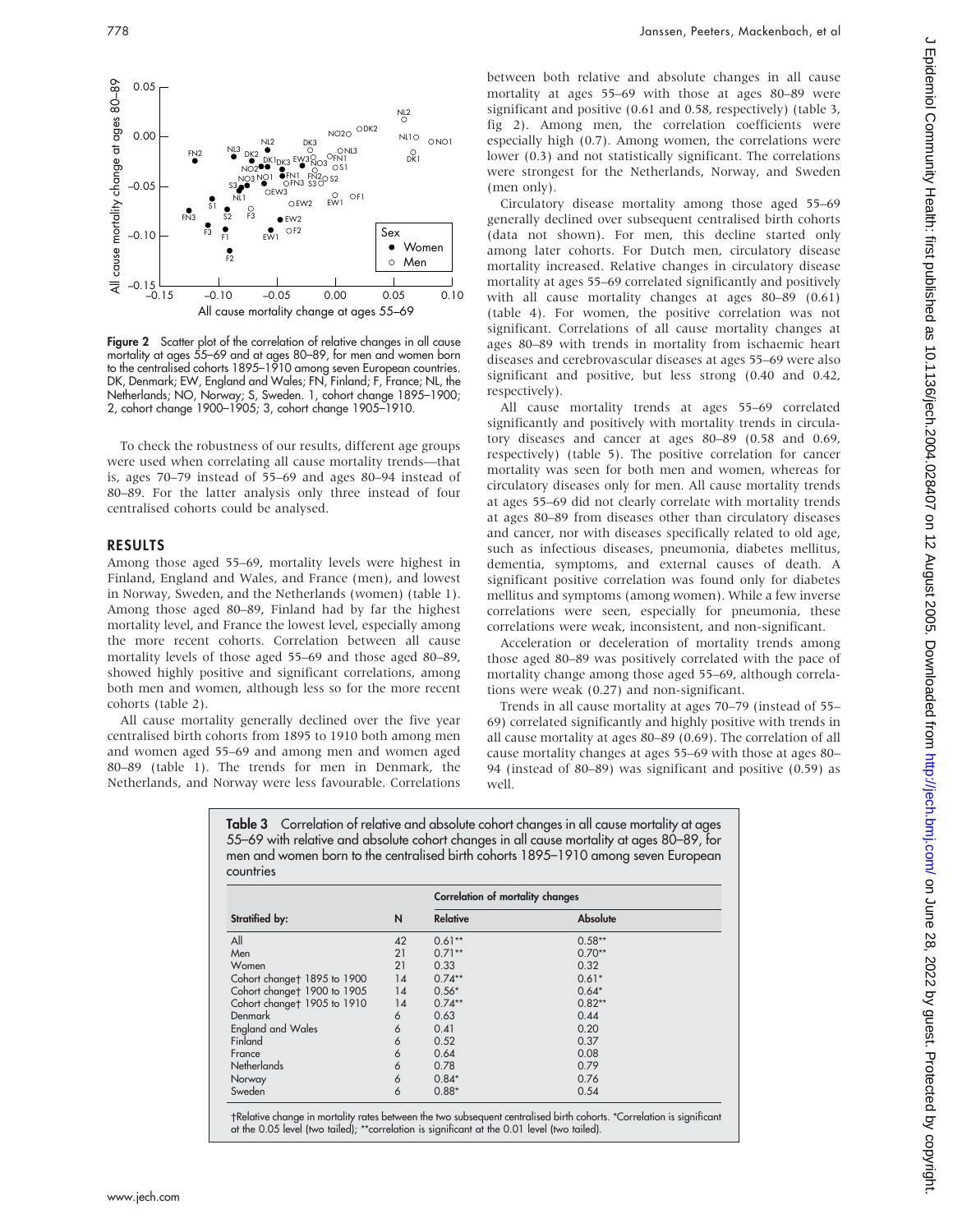Table 4 Correlation of relative changes in circulatory disease mortality at ages 55-69 with relative changes in all cause mortality at ages 80–89, for men and women born to the centralised birth cohorts 1895–1910 among seven European countries

|                                        | All      | Men      | Women    | Cohort<br>changet<br>1895-<br>1900 | Cohort<br>changet<br>$1900 -$<br>1905 | Cohort<br>change†<br>$1905 -$<br>1910 |
|----------------------------------------|----------|----------|----------|------------------------------------|---------------------------------------|---------------------------------------|
| Causes of death at ages $55-69$ N = 42 |          | $N = 21$ | $N = 21$ | $N = 14$                           | $N = 14$                              | $N = 14$                              |
| All circulatory diseases               | $0.61**$ | $0.70**$ | 0.40     | $0.77**$                           | $0.56*$                               | $0.60*$                               |
| Ischaemic heart diseases               | $0.40**$ | 0.40     | 0.12     | $0.84**$                           | 0.47                                  | 0.39                                  |
| Cerebrovascular diseases               | $0.42**$ | 0.41     | 0.09     | 0.39                               | 0.50                                  | 0.47                                  |

Relative change in mortality rates between the two subsequent centralised birth cohorts. \*Correlation is significant at the 0.05 level (two tailed); \*\*correlation is significant at the 0.01 level (two tailed).

### **DISCUSSION**

In this paper, we explored the relation between mortality trends in late middle age (55–69) and mortality trends in old age (80–89) for male and female cohorts born around 1895, 1900, 1905, and 1910 in seven European low mortality countries. All cause mortality changes at ages 80–89 are strongly positively correlated with all cause mortality changes at ages 55–69, especially among men, and in all countries. Virtually the same correlations were seen between all cause mortality changes at ages 80–89 and changes in circulatory disease mortality at ages 55–69. Mortality trends at ages 80– 89 from diseases specifically related to old age—that is, infectious diseases, pneumonia, diabetes mellitus, symptoms, and external causes, showed no clear negative correlations with all cause mortality trends at ages 55–69.

This evidence suggests that mortality selection has not been a driving factor behind old age mortality trends in the countries under study. Our results were found robust against the selection of different age groups (70–79 instead of 55–69 and 80–94 instead of 80–89). Furthermore, we found no indications that the recent deceleration of the mortality decline among the elderly population in Denmark, the Netherlands, and Norway was related to accelerated declines in mortality at earlier ages of the same cohorts.

This study is unique in its attempt to link, in a cohort-wise manner, trends in middle age mortality with trends in old age mortality. Perhaps closest to our study is a study by Manton on the effects of increases in life expectancy at advanced ages on mortality from conditions associated with a debilitation at those ages. He also found no evidence for decreased selectivity.<sup>29</sup> Persons who survive up to age 85 were on average healthier than their predecessors, in contrast with what would be expected according to the mortality selection theory when mortality is improving.

### Evaluation of data and methods

The mortality and population data used in this study stem from countries considered to have good or excellent population and vital registries.<sup>45</sup> Reported survivorship counts are highly accurate.<sup>5 34</sup> Comparison of our mortality data with the mortality data among those aged 80 and over from the Kannisto-Thatcher database<sup>5</sup>-in which the data were checked for age heaping and were subjected to a number of checks for plausibility—showed only small discrepancies.

In our analysis, we applied a mixed cohort approach—that is, a cohort approach applied to period data. A pure cohort approach was difficult to conduct with the available data, and would have led to the inclusion of only three subsequent five year cohorts, which we considered too few for correlation analyses. A disadvantage of the mixed cohort approach is that it cannot clearly separate subsequent cohorts. Consequently, the identified cohorts overlap, which could lead to an underestimation of mortality trends and possibly to a dilution of the strength of the correlations between trend

Table 5 Correlation of relative changes in all cause mortality at ages 55–69 with relative mortality changes in specific causes of death at ages 80–89, for men and women born to the centralised birth cohorts 1895–1910 among seven European countries

|                                                                     | All      | Men      | Women    | Cohort<br>changet<br>$1895 -$<br>1900 | Cohort<br>change†<br>1900-<br>1905 | Cohort<br>changet<br>$1905 -$<br>1910 |
|---------------------------------------------------------------------|----------|----------|----------|---------------------------------------|------------------------------------|---------------------------------------|
| Causes of death at ages $80-89$ N = 42                              |          | $N = 21$ | $N = 21$ | $N = 14$                              | $N = 14$                           | $N = 14$                              |
| All circulatory diseases                                            | $0.58**$ | $0.66**$ | 0.14     | $0.63*$                               | $0.54*$                            | 0.51                                  |
| All cancers                                                         | $0.69**$ | $0.54*$  | $0.49*$  | $0.64*$                               | $0.79**$                           | 0.50                                  |
| All other causes                                                    | 0.17     | 0.40     | 0.19     | 0.26                                  | 0.14                               | 0.42                                  |
| Diseases specifically related to old age within "all other causes": |          |          |          |                                       |                                    |                                       |
| Infectious diseases                                                 | 0.01     | 0.15     | 0.26     | $-0.15$                               | 0.14                               | 0.43                                  |
| Pneumonia                                                           | $-0.03$  | $-0.14$  | $-0.23$  | $-0.15$                               | 0.14                               | 0.25                                  |
| Diabetes mellitus                                                   | $0.44**$ | 0.11     | 0.42     | 0.44                                  | 0.33                               | $0.55*$                               |
| Dementia                                                            | 0.18     | 0.25     | 0.21     | $-0.23$                               | 0.37                               | 0.44                                  |
| All symptoms and ill defined<br>conditions                          | 0.07     | $-0.12$  | $0.62**$ | $-0.25$                               | 0.13                               | 0.35                                  |
| All other diseases <sup>±</sup>                                     | 0.22     | $0.67**$ | 0.13     | 0.45                                  | $-0.03$                            | 0.17                                  |
| All external causes of death                                        | $0.39*$  | 0.33     | $-0.09$  | 0.42                                  | 0.36                               | 0.18                                  |

Relative change in mortality rates between the two subsequent centralised birth cohorts. `This refers to all diseases not included in this table—that is, all cause mortality minus all circulatory diseases, all cancers, infectious diseases, pneumonia, diabetes mellitus, dementia, ''all symptoms and ill defined conditions'', and all external causes of death. \*Correlation is significant at the 0.05 level (two tailed); \*\*correlation is significant at the 0.01 level (two tailed).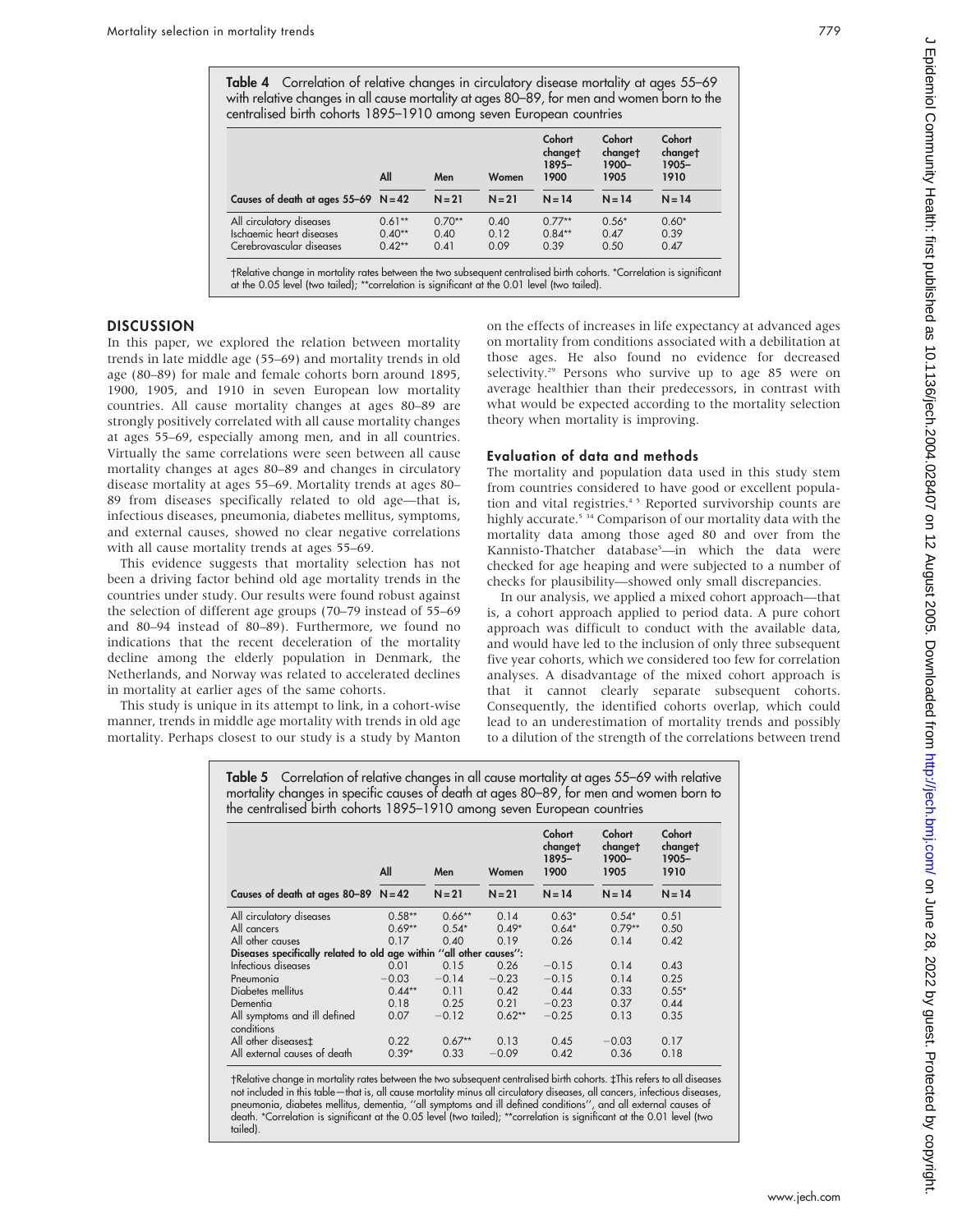Key points

- The evidence on mortality selection effects is rather mixed, and studied predominantly by relating mortality at very early ages with adult mortality among single cohorts. Consequently, little is known on mortality selection effects of mortality trends at adult ages on old age mortality trends.
- In all countries under study, trends in mortality at late middle age correlate positively with trends in old age mortality of the same birth cohorts.
- Positive correlations are also seen with trends in mortality from cardiovascular diseases at late middle age. Weak, but not inverse correlations are seen with trends in mortality from diseases specifically related to old age.
- The observed positive correlations point to effects of early life circumstances carried throughout life and prolonged exposure to, or longlasting effect of, risk factors emerging in adult life. Effects of mortality selection seem to be of lesser importance in determining old age mortality trends.
- Our results do not support the concern that strong declines in middle age mortality will lead to an increase in old age mortality for the same cohorts.

estimates. However, some dilution of effect could not explain the observed positive instead of inverse relation between mortality trends at late middle age and old age.

We made an extraordinary effort to deal with ICD and other coding related changes that can affect cause specific mortality trends, and that are often neglected in other studies. Even though some residual effects of coding problems could not be excluded, we expect that these problems did not affect the results to any substantial extent.<sup>8</sup> 9 33

We do not expect that the potentially inferior quality of cause of death coding among the very elderly as compared with the late middle age would substantially affect our results. The quality of coding can only bias the correlation of trends if clear changes in the quality of coding over time occurred, which is unlikely.

### Explanations of the absence of hypothesised inverse correlations

One possible explanation of the lack of negative correlations is that our study lacked potential to empirically observe an effect of mortality selection, because of comparatively little variation in mortality at younger ages between subsequent cohorts. Larger variations were, however, seen between the selected countries. Moreover, life table calculations for the Netherlands in 1950 showed that the mortality declines among those aged 55–69 within most individual countries were large enough to influence mortality trends among those aged 80–89. Considering the extreme situation in which all people saved from dying in the younger group will eventually die in the older group, a 10% mortality reduction among those aged 55–69 would lead to a mortality increase at age 80–89 years of 14% among men, and of 11% among women.

The lack of empirical support to the mortality selection hypothesis could also possibly be explained by not considering the greatest advances in medical care and resulting mortality declines since the 1970s among those aged 55–69.<sup>35</sup> Improvements in medical care and new treatments

lead to higher prevalences in chronic disease for those who survive,<sup>29</sup> which could result in higher mortality at higher ages from these diseases. Although we cannot exclude that more recent declines in mortality at ages 55–69 might influence trends in old age mortality for more recent cohorts and future periods differently, our finding that positive correlations were also seen among the more recent cohorts studied, which were also characterised by important declines in mortality at middle age, casts doubt about the potential of mortality selection to determine future old age mortality trends.

### Explanations of the positive correlations observed

The consistently positive correlations seen in our analysis suggest the existence of parallel trends in late middle age mortality and old age mortality. This points to common mechanisms that develop in a cohort-wise fashion.

It has frequently been mentioned in literature that risks established early in life influence health conditions at adult ages. Examples of relevant exposures include nutrition in utero, exposure to infectious diseases, and/or socioeconomic circumstances in infancy or childhood.19–23 36 Less clear is whether the effects of early life events last until old age.<sup>17 26</sup> <sup>27</sup> Our results could indicate that effects of early life events or conditions, that have been shown to influence mortality risk at late middle age, have the potential to exert their influence until old age.

Prolonged exposure to, or longlasting effects of, risks emerging during adult age might be another factor contributing to the observed positive correlations. Additional analyses showed that changes in circulatory disease mortality at ages 55–69 correlated most strongly with changes in mortality at ages 80–89 from circulatory diseases (0.61) and cancers (0.54), and hardly with old age mortality changes in remaining causes of death (0.15) and infectious diseases  $(-0.10)$ . This indeed suggests that risk factors for circulatory diseases, like physical activity, hypertension, diet, smoking, and utilisation of medical care $37-39$  emerging during adult age, are common determinants of mortality at both adult and old age among the same cohorts. With respect to smoking among men, changes in all cause mortality at ages 55–69 were indeed strongly correlated to changes in mortality from lung cancer at ages 80–89 (0.71).

### Implications

The consistently positive correlations between mortality changes at late middle age and mortality changes among the elderly population suggest that old age mortality trends in north western Europe in the late 20th century are determined predominantly by the effects of early life circumstances carried throughout life and prolonged exposure to, or longlasting effects of, risk factors emerging in adult life. Mortality selection has no discernible effect on secular trends in mortality. Our results, thus, do not support the concern that strong declines in middle age mortality will ultimately lead to increases in old age mortality for the same cohorts. In fact, the positive associations seen in our study suggest that recent trends in all cause mortality among the middle aged may be used to inform projections of future trends in all cause mortality among the elderly population.

### ACKNOWLEDGEMENTS

We are grateful to Jacques Vallin (INED, France), Martine Bovet (INSERM, France), Hilkka Ahonen (Statfin, Finland), Annika Edberg (National Board of Health and Welfare, Sweden), Örjan Hemström (Sweden), Allan Baker and Glenn Meredith (ONS, England and Wales), Knud Juel (National Institute of Public Health, Denmark) and Jens-Kristian Borgan (Statistics Norway) for providing cause specific mortality and population data.